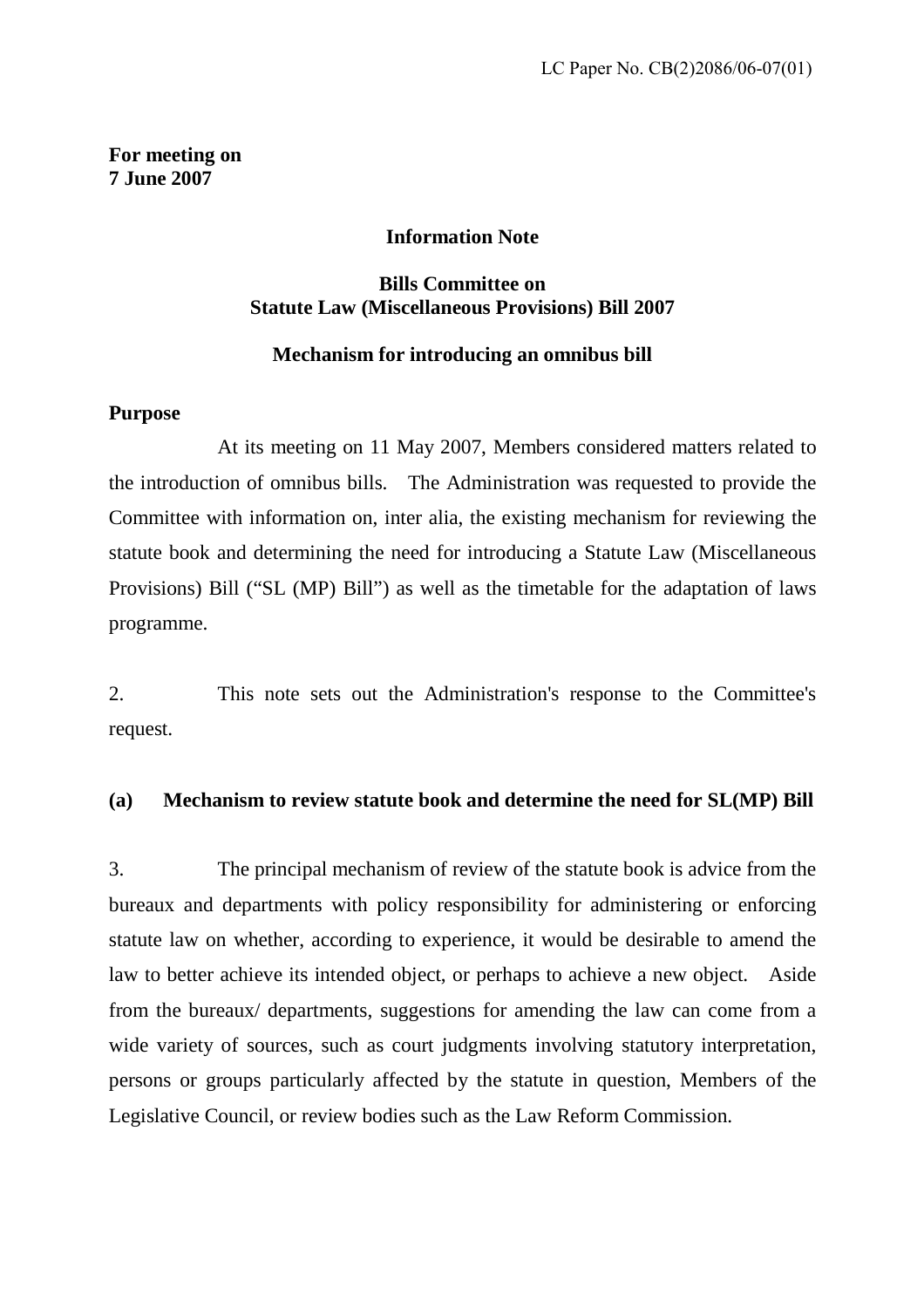4. Generally, SL (MP) Bills are reserved for amendments which are uncontroversial and too minor to justify the introduction of a dedicated Bill. Except in cases of urgency, a SL(MP) Bill will be introduced by the Department of Justice when a sufficient number of requests for amendment are received from the policy bureaux.

5. In addition to the above form of review, the Law Drafting Division of the Department of Justice maintains a register of technical errors and inconsistencies in legislation and other minor amendments that do not require the introduction of a separate amending instrument. This register is called the Minor Amendments File Library ("MAFLIB"). The entries in the register are matters that the Law Drafting Division becomes aware of or are brought to its attention. When a SL(MP) Bill or other suitable amending Bill presents the opportunity, the Division proposes amendments to the relevant statutory provisions.

6. The other routes available for rectifying non-substantive errors and inconsistencies in the statute book are orders under section 4B or 4D of the Official Languages Ordinance (Cap. 5) or section 98A of the Interpretation and General Clauses Ordinance (Cap. 1). The Law Drafting Division has operational responsibility for maintaining the loose-leaf edition of the laws. But the powers of the Secretary for Justice under section 2 of the Laws (Loose-Leaf) Publication Ordinance 1990 are essentially editorial and it is not possible to undertake a substantive review of the statute book within those powers.

#### **(b) Timetable for Adaptation of Laws Bills**

7. The provisions of the laws that remain unadapted require deliberation on the policy and legal implications. The timetable for the introduction of adaptation Bills is dependent on the need for deliberation. The bureaux and departments with